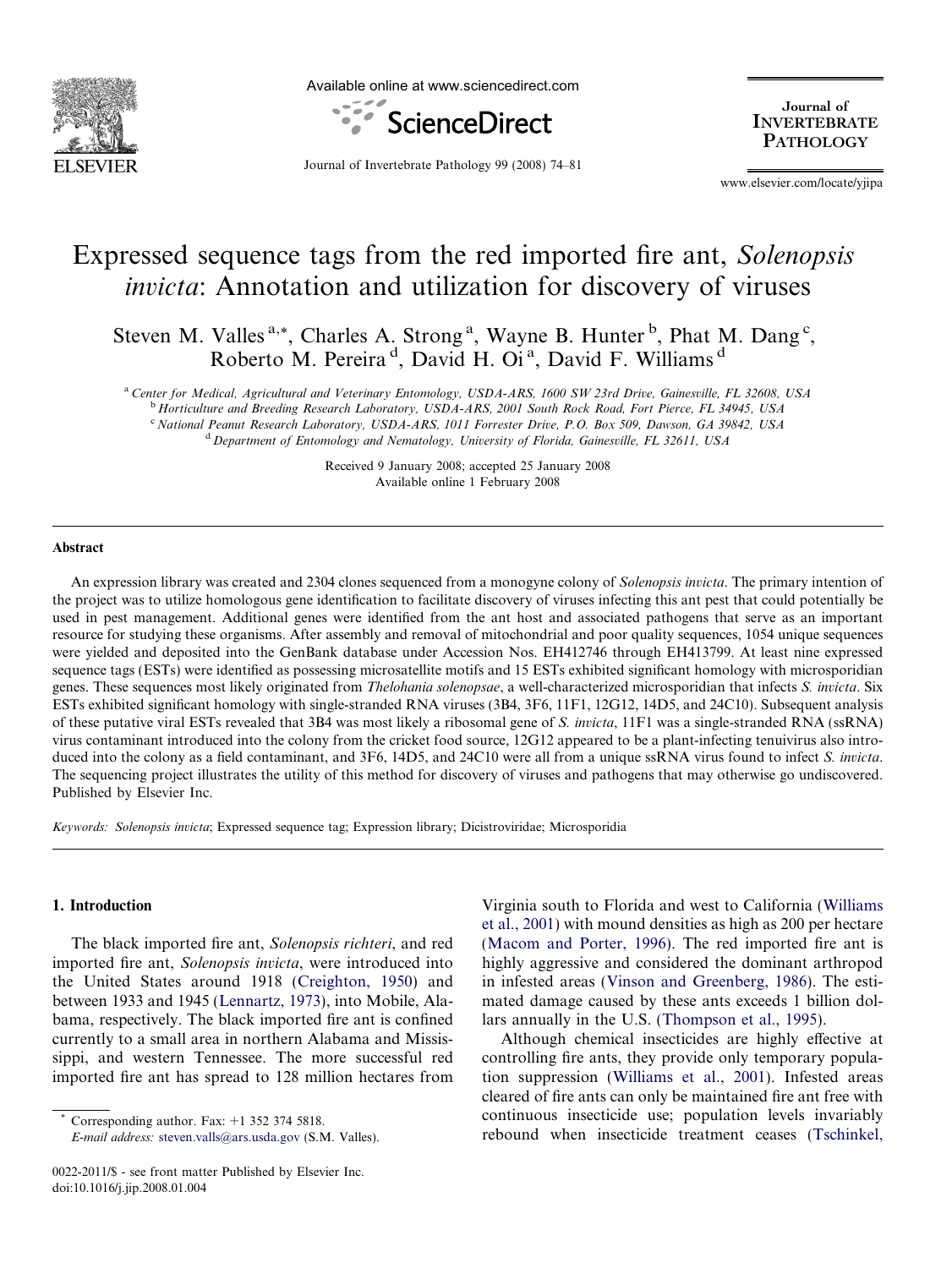[2006](#page-6-0)). Because fire ants are so ubiquitous within the infested region of the U.S., insecticide control is impractical. It is generally accepted that the most tenable approach to achieve sustainable control of imported fire ants is the establishment of biological and microbial organisms specific to these ant species [\(Porter et al., 1997; Tschinkel,](#page-6-0) [2006](#page-6-0)). Evidence supporting this notion includes several studies comparing S. invicta population characteristics in the United States and in its native range, South America, where fire ants are not considered significant pests. In the U.S., fire ant populations are significantly greater (5-fold), found in higher densities (6-fold), possess larger mound volumes (2-fold), and comprise a larger fraction of the ant community (7.5-fold) than in South America ([Porter](#page-6-0) [et al., 1992, 1997](#page-6-0)). Furthermore, over 30 fire ant natural enemies have been identified in South America—nearly all of which are absent among U.S. populations ([Jouvenaz](#page-6-0) [et al., 1977, 1981; Jouvenaz, 1983; Wojcik et al., 1987; Por](#page-6-0)[ter et al., 1997; Williams et al., 2003\)](#page-6-0). Thus, as [Porter et al.](#page-6-0) [\(1997\)](#page-6-0) suggest, S. invicta and S. richteri likely escaped from their natural enemies in South America when they were introduced into the U.S. Therefore, increasing the number and efficacy of fire ant-specific microbial and biological agents will, with time, lead to self-propagating, sustainable fire ant control.

Expressed sequence tags (ESTs) have been shown to be an effective method of pathogen gene discovery in insects ([Hunter et al., 2006; Hunnicutt et al., 2006](#page-6-0)). An expression library was created and partially sequenced from a fire ant colony with the intention of virus discovery through homologous gene identification A secondary objective, and added benefit of the study, was the identification of genes from S. invicta and other associated pathogens providing a resource for further gene characterization.

## 2. Methods

# 2.1. Ants

A single monogyne colony of S. invicta was used as the source of mRNA for expression library construction. All developmental stages were included in the mRNA preparation, including eggs, larvae, pupae, workers, male and female alates, sexual larvae and pupae, and the queen. The colony was known to be infected with the microsporidian, Thelohania solenopsae.

# 2.2. mRNA extraction and purification

RNA was extracted according to the method of [Salzman](#page-6-0) [et al. \(1999\)](#page-6-0). Briefly, the entire ant colony (22.5 g) was homogenized in 150 ml of a homogenization solution (4 M guanidinium isothiocyanate, 0.025 M sodium citrate, 0.5% sodium lauroyl sarcosine, 1.5 ml of 2-mercaptoethanol, and 1.5 g of PVP-40) with a baked pestle and mortar. The homogenate was placed into an RNase-free flask and stirred with a stir bar for 10 min. Acid phenol, pH 4.3, (75 ml) was added to the homogenate and allowed to stir for 10 min. Chloroform: isoamyl alcohol, pH 8.0, (24:1, 75 ml), was added to the homogenate and allowed to stir for another 10 min. Aliquots of the homogenate  $(\sim 35 \text{ ml})$  were added to eight 40 ml Oakridge tubes and centrifuged for 10 min at 12,000g. The aqueous layer was transferred to 40 ml centrifuge tubes. Sodium acetate (2 M) was added at a 10% rate and the sample tubes were inverted several times to ensure distribution of the sodium acetate. One volume of isopropanol (at room temperature) was added and the sample was mixed by inversion. RNA was allowed to precipitate overnight at  $-20$  °C. The samples were centrifuged for 20 min at  $13,000g$  (4 °C). The pellet was washed with ice-cold 70% ethanol and centrifuged for 10 min at 12,000g (4 °C). The ethanol was discarded and the pellets allowed to dry for 15 min at 37  $\rm{^{\circ}C}$  and resuspended in 1.5 ml of DEPC-treated water. The samples were pooled and one volume of lithium chloride added. After incubation overnight at  $4^{\circ}C$ , the sample was centrifuged for 20 min at  $12,000g$  (4 °C). The pellet was washed with 70% ethanol, dried at 37 °C and re-suspended in 2 ml of DEPC-treated water. The purified total RNA was treated with DNase according to the manufacturer's directions (Invitrogen, Carlsbad, CA). The DNase-treated total RNA samples were pooled and further purified with the MicroPoly(A) Pure RNA extraction protocol following the manufacturer's directions (Ambion, Austin, TX). Purified mRNA was dried and suspended in DEPC-treated water.

# 2.3. Library construction

A complementary DNA (cDNA) expression library was constructed using the ZAP-cDNA synthesis kit (Stratagene, La Jolla, CA) according to the manufacturer's instructions. Briefly, first strand cDNA was synthesized from polyadenylated mRNA with 5-methyl dCTP and an oligonucleotide primer with an 18-base poly(dT) region appended with an XhoI restriction site. The RNA/DNA hybrid was digested with RNase H and second strand cDNA synthesis was conducted with DNA polymerase I and unmodified dNTPs. EcoRI adaptors were ligated onto the hemimethylated, doublestranded cDNA which was subsequently digested with XhoI producing unidirectional cDNA comprised of an EcoRI restriction site at the  $5'$  terminus and an XhoI restriction site at the  $3'$  terminus (relative to the transcript). cDNA was ligated into the Uni-ZAP XR vector and packaged into phage with the Gigapack III Gold packaging kit (Stratagene). Mass excision of the amplified library was carried out using the Ex-Assist (Stratagene) helper phage. Bacterial clones containing the excised pBluescript  $SK(+)$  phagemid were recovered by random selection. The bacterial stocks are archived at the USDA-ARS, Center for Medical, Agricultural and Veterinary Entomology, Gainesville, FL, and the Horticulture Research Laboratory, Fort Pierce, FL.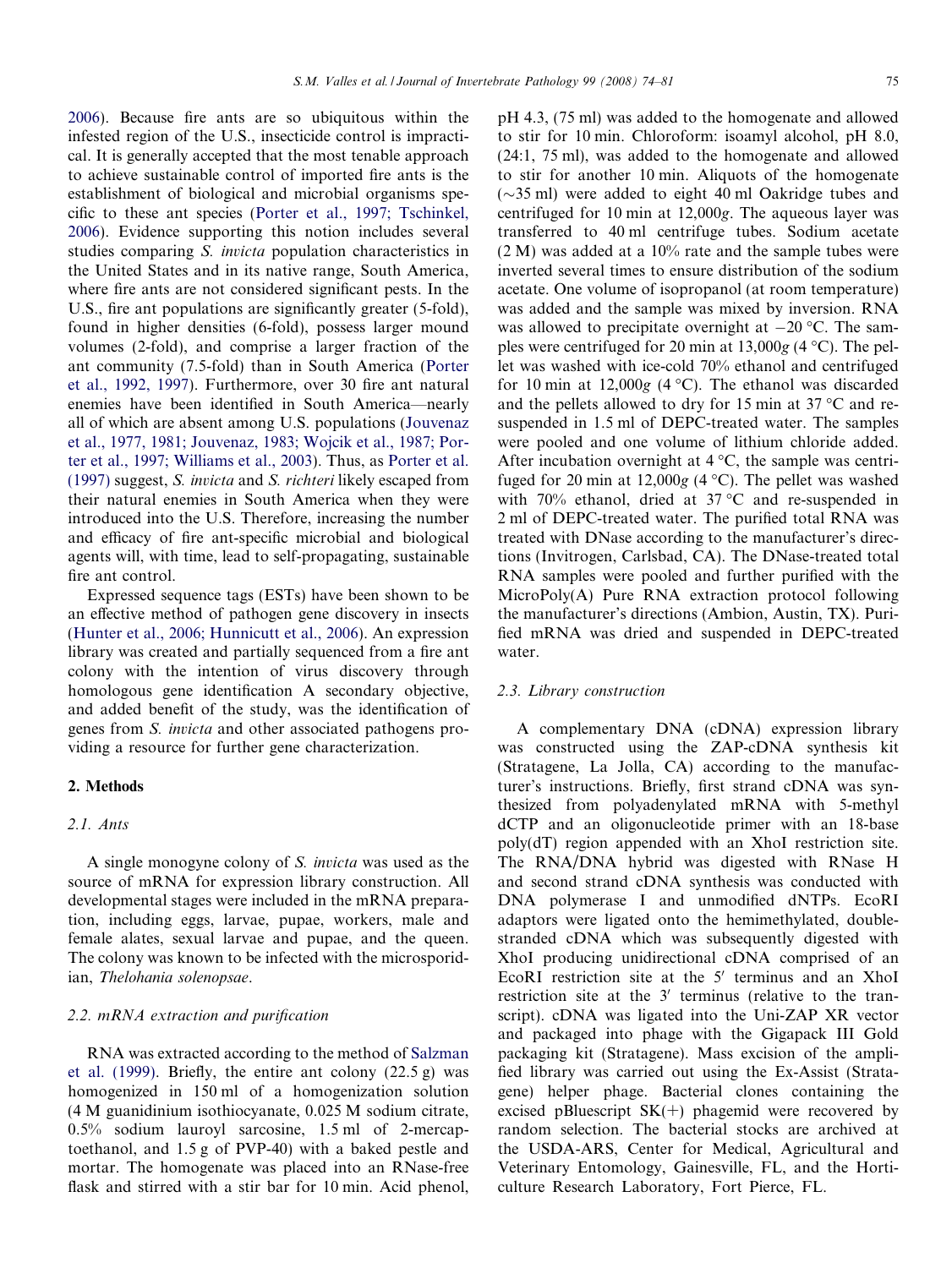# 2.4. Sequencing

Insert-positive pBluescript  $SK(+)$  phagemids were grown overnight in 96 deep-well plates in LB broth supplemented with ampicillin  $(100 \text{ ue/ml})$ . DNA was extracted with the Qiagen 9600 liquid handling robot and the QIAprep 96 Turbo Miniprep kit according to the manufacturer's directions (QIAGEN Inc., Valencia, CA). Sequencing reactions were completed with the BigDye Terminator v2.0 Cycle Sequencing Kit (Applied Biosystems, Foster City, CA). Reactions were prepared in 96-well format using the Biomek 2000 liquid handling robot (Beckman Coulter, Inc., Fullerton, CA). Sequencing reaction products were precipitated with isopropanol, re-suspended in sterile water and loaded onto an ABI 3700 DNA Analyzer (Applied Biosystems, Foster City, CA). Inserts were sequenced directionally from the 5' end of the corresponding transcript (EcoRI restriction site).

## 2.5. Bioinformatics analysis

Base calling was completed with TraceTuner (Paracel, Pasadena, CA). Low quality bases (quality scores of less than 20) were trimmed from the sequence ends. Quality trimming, vector trimming and sequence alignments were accomplished with the Sequencher software (Gene Codes, Ann Arbor, MI). Sequences comprised of greater than 2% ambiguous bases were not used. Contiguous fragments were first assembled using a minimum overlap of 50 bp and 95% identity. Putative assignment of sequence identity (and EST annotation) was determined by blastx [\(Altschul et al., 1997\)](#page-6-0) searches of the National Center for Biotechnology Information (NCBI) databases by comparing nucleic acid and protein sequences. Expressed sequence tags (ESTs) were deposited in GenBank (dbEST). ESTs of mitochondrial origin were excluded from the database [\(Boore, 1999\)](#page-6-0). Sequences with an Escore of less than  $10^{-5}$  were considered homologous [\(Hall, 2004\)](#page-6-0).

Assignment of molecular function of fire ant ESTs exhibiting significant homology was accomplished using the AmiGO tool [Gene Ontology website: [http://](http://www.geneontology.org/) [www.geneontology.org/](http://www.geneontology.org/) ([Lomax, 2005](#page-6-0))]. AmiGO filters were set as follows: Species—All; Datasource—All; Evidence code—All curator approved; Ontology filter molecular function.

# 2.6. ESTs with viral homology

ESTs with significant homology to viral genes were investigated further to confirm their identity. Oligonucleotide primers were designed to each viral EST homolog and additional ant colonies from the field were evaluated by RT-PCR for the presence of the transcript. In some cases, rapid amplification of cDNA ends (RACE) reactions were conducted to acquire additional sequence in an attempt to determine the gene's origin (whether of ant or viral origin).

#### 3. Results and discussion

After vector trimming, ESTs comprised of less than 100 nucleotides or greater than 2% ambiguous nucleotides were excluded from the database set and subsequent analysis. Of the 2304 clones sequenced from the non-normalized fire ant expression library, 1977 quality reads (or 85.8%) were yielded ([Table 1](#page-3-0)). Because multiple copies of the same transcript could be represented, the remaining sequences were assembled into contiguous fragments (contigs). After assembly, 1076 (46.7%) unique sequences (contigs and singlets) were produced representing just under one half of the total clones sequenced. It is most likely that this number is an overestimate of the true number of genes because nonoverlapping ESTs representing the same transcript are undoubtedly present. Furthermore, sequencing errors and assembly parameters may have precluded successful assembly of homologous ESTs. The average EST size after assembly was 680 nucleotides.

Although library normalization reduces redundancy and enhances identification of rarer transcripts, sequencing of non-normalized libraries may provide insight into transcript prevalence. For example, in the fire ant EST library, the number of ESTs comprising the contigs ranged from 1 (singlets) to 93 (contig number 2: EH413599)—which represents 8.6% of all the unique sequences after assembly. Similarly, contig 3 (7.3%, EH413565) and contig 13 (4.5%, EH413597) were highly represented. Together, the ESTs comprising these 3 contigs represent 20% of the total number of sequences after assembly. Interestingly, when these contigs were analyzed, no significant matches were identified in GenBank. Thus, they may represent genes unique to S. invicta.

Of 1076 unique sequences, 600 (55.8%) exhibited significant homology after blastx ([Altschul et al., 1997\)](#page-6-0) analysis with sequences in the GenBank database; 420 (39%) were able to be annotated with a putative function. The remaining sequences either exhibited no significant homology (476 or 44.2%) or exhibited significant homology with unknown function (180 or 16.7%). Therefore, up to 700 (55.7%) of the assembled ESTs potentially represent new genes specific to S. invicta or are genes of unknown function. After exclusion of the assembled sequences of apparent mitochondrial and viral origin, 1054 sequences were deposited into the GenBank EST database (dbEST) under the Accession Nos. EH412746 through EH413799.

ESTs exhibiting significant homology after blastx analysis were categorized according to molecular function as assigned by the gene ontology database tool, AmiGO [\(Fig. 1\)](#page-3-0). The vast majority of these ESTs ( $\sim$ 75%) were classified as having ''binding" and ''catalytic" molecular functions, which is a typical representation [\(Sabater-Muno](#page-6-0) [et al., 2006](#page-6-0)). Not surprising, when the fire ant ESTs exhibiting significant E-scores were categorized by phylum and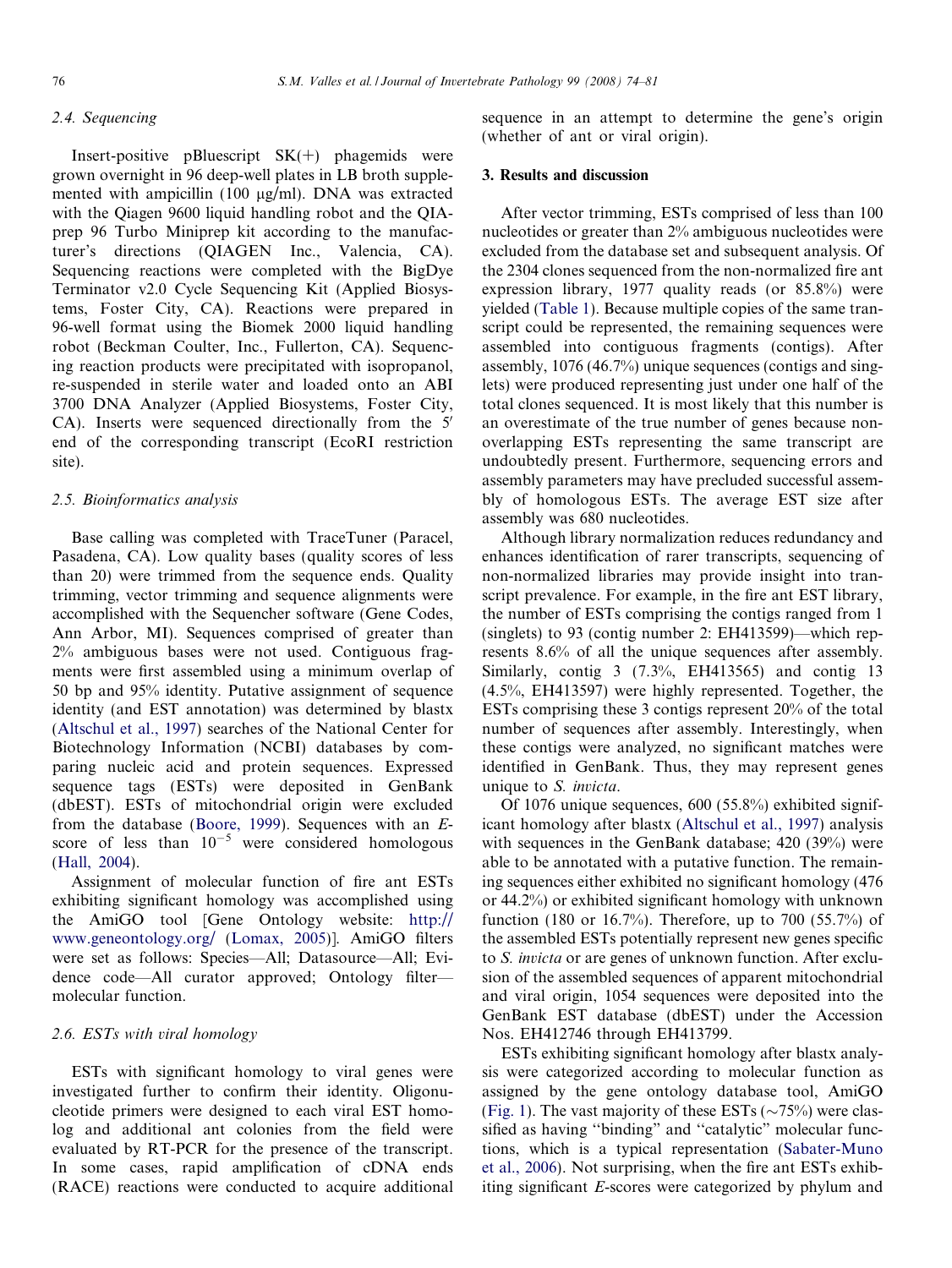<span id="page-3-0"></span>Table 1

Summary statistics for the fire ant EST library

| Category                                                                     | Total number | Proportion <sup>a</sup> |
|------------------------------------------------------------------------------|--------------|-------------------------|
| Clones sequenced                                                             | 2304         | 100                     |
| Quality reads                                                                | 1977         | 85.8                    |
| ESTs submitted to GenBank database (dbEST)                                   | 1054         | 45.7                    |
| Sequences of mitochondrial origin                                            | 104          | 4.5                     |
| Sequences exhibiting significant homology to microsporidia                   | 15           | 0.7                     |
| Sequences exhibiting significant homology to viruses                         | 6            | 0.3                     |
| Unique consensus sequences after assembly                                    | 1076         | 46.7                    |
| Ribosomal (proteins)                                                         | 159          | 6.9                     |
| Unique consensus sequences after assembly                                    | 1076         | 100                     |
| Average size of assembled sequences (nucleotides)                            | 680          | NA                      |
| Singletons                                                                   | 862          | 80.1                    |
| Contigs                                                                      | 214          | 19.9                    |
| Singletons and contigs exhibiting significant homology                       | 600          | 55.8                    |
| Singletons and contigs exhibiting significant homology with unknown function | 180          | 16.7                    |
| Singletons and contigs exhibiting no significant homology                    | 476          | 44.2                    |
| Singletons and contigs exhibiting significant homology with known function   | 420          | 39.0                    |
| Most abundant sequences:                                                     |              |                         |
| Contig 2 (EH413599)                                                          | 93           | 8.6                     |
| Contig 3 (EH413565)                                                          | 79           | 7.3                     |
| Contig 13 (EH413597)                                                         | 48           | 4.5                     |

<sup>a</sup> Total number from category divided by the italicized number at the top of the column.



Fig. 1. Assignment of molecular function of fire ant ESTs exhibiting significant homology (excluding ESTs with significant E-scores but unknown function) using the AmiGO tool (Gene Ontology website: [\(http://www.geneontology.org/\)](http://www.geneontology.org/). Filters were set as follows: Species—All; Datasource—All; Evidence code—All curator approved; Ontology filter molecular function. Percentages were calculated based on a total of 420 fire ant ESTs.

kingdom (based on the top blast hit for each EST), the majority  $(64.1\%)$  were homologous to arthropods [\(Fig](#page-4-0) [2a](#page-4-0)) followed by Chordata (7.9%) and Microspora (1.9%). When those ESTs from the Arthropoda group were further categorized by Order, the majority exhibited homology with Hymenoptera (82.8%), Diptera (8.1%) and Coleoptera (4.5%). Apis mellifera comprised 90.7% of the hymenopteran homologues. When the fire ant ESTs were compared with those published by [Wang et al. \(2007\)](#page-7-0), also from fire ant, 60.5% of our sequences exhibited significant matches (*E*-scores less than  $10^{-5}$ ).

EST sequences can be a useful source of microsatellite sequences for use as markers for genetic mapping and quantitative genetic analyses ([Tagu et al., 2004; Sabater-](#page-6-0)[Muno et al., 2006\)](#page-6-0). At least 9 fire ant ESTs were identified as possessing potential microsatellite motifs ([Table 2](#page-5-0)); eight were dinucleotide and one trinucleotide. Three of the microsatellite repeats were found within putative ORFs (4B11, 21F1, 3E12). The remaining repeats were most likely within the  $3'$  untranslated region (UTR) because these sequences did not yield significantly large or discernable ORFs (1A8, 2H6, 4B12, 12B9, 16D3, 20D4).

The fire ant colony used for the expression library construction was known to be infected with the microsporidian, T. solenopsae. Therefore, it is not surprising that a number of microsporidian-specific ESTs (most likely of T. solenopsae origin) were identified by blastx analysis ([Table 3](#page-5-0)). Currently, the only microsporidian genome that has been sequenced is Encephalitozoon cuniculi [\(Katinka](#page-6-0) [et al., 2001](#page-6-0)). Beyond this, the majority of the microsporidian genes in GenBank are ribosomal. As a consequence of the limited number of microsporidian-specific sequences available for comparison, all of the fire ant ESTs of putative microsporidian origin exhibited homology with E. cuniculi. Furthermore, the paucity of microsporidian gene sequences suggests that more of the unidentified fire ant ESTs are likely of T. solenopsae origin. The mode of transmission and intercolony infection of T. solenopsae in S. invicta have not been elucidated. The identification of these genes (most likely from T. solenopsae) should facilitate molecular-based methods to pursue these problems.

Despite sequencing a limited number of transcripts (2304) and not normalizing the expression library before sequencing, 6 ESTs of putative viral origin were identified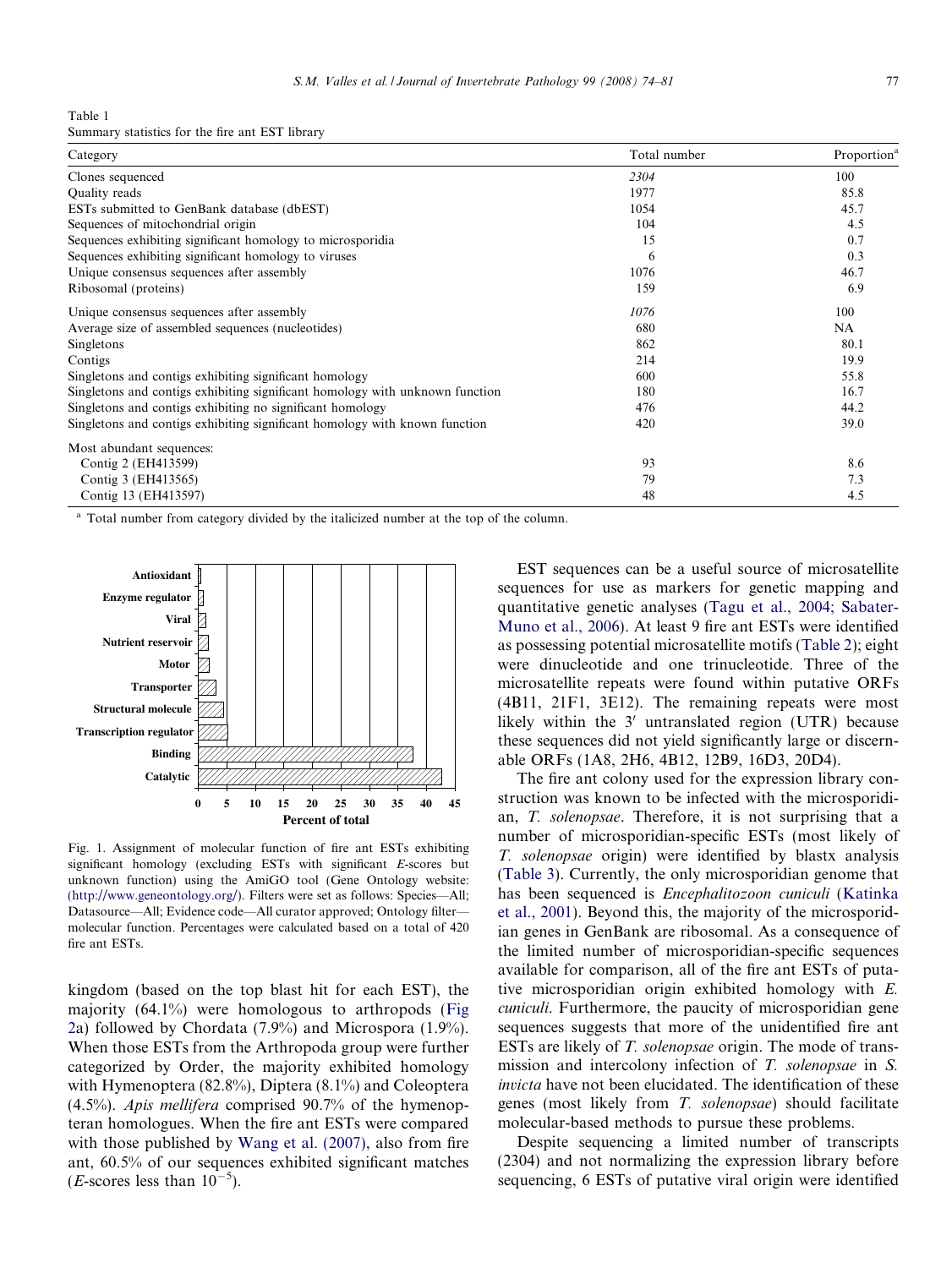<span id="page-4-0"></span>

Fig. 2. (a) Distribution of fire ant ESTs by different kingdoms, phyla, virus (b) and insect Orders.

from S. invicta ([Table 4](#page-5-0)). All of these sequences exhibited homology with single-stranded RNA (ssRNA) viruses. Each EST with viral homology was examined in an attempt to elucidate its origin, whether viral, ant, or other organism.

The first EST, 3B4 (EF409990), exhibited significant (Escore:  $3e^{-22}$ ) homology with the Finkel-Biskis-Reilly murine sarcoma virus. Examination of field ( $n = 35$ ) and laboratory-reared ( $n = 14$ ) S. *invicta* colonies by RT-PCR with oligonucleotide primers designed to fire ant clone 3B4 produced an amplicon of anticipated size in 100% of these samples. A RACE reaction was conducted to acquire the 3' end of this transcript. Subsequent blastx analysis of an ORF from the assembled sequence revealed significant homology to a Braconidae S30 ribosomal protein (E-score  $2e^{-42}$ ). Because the gene amplified from all *S. invicta* RNA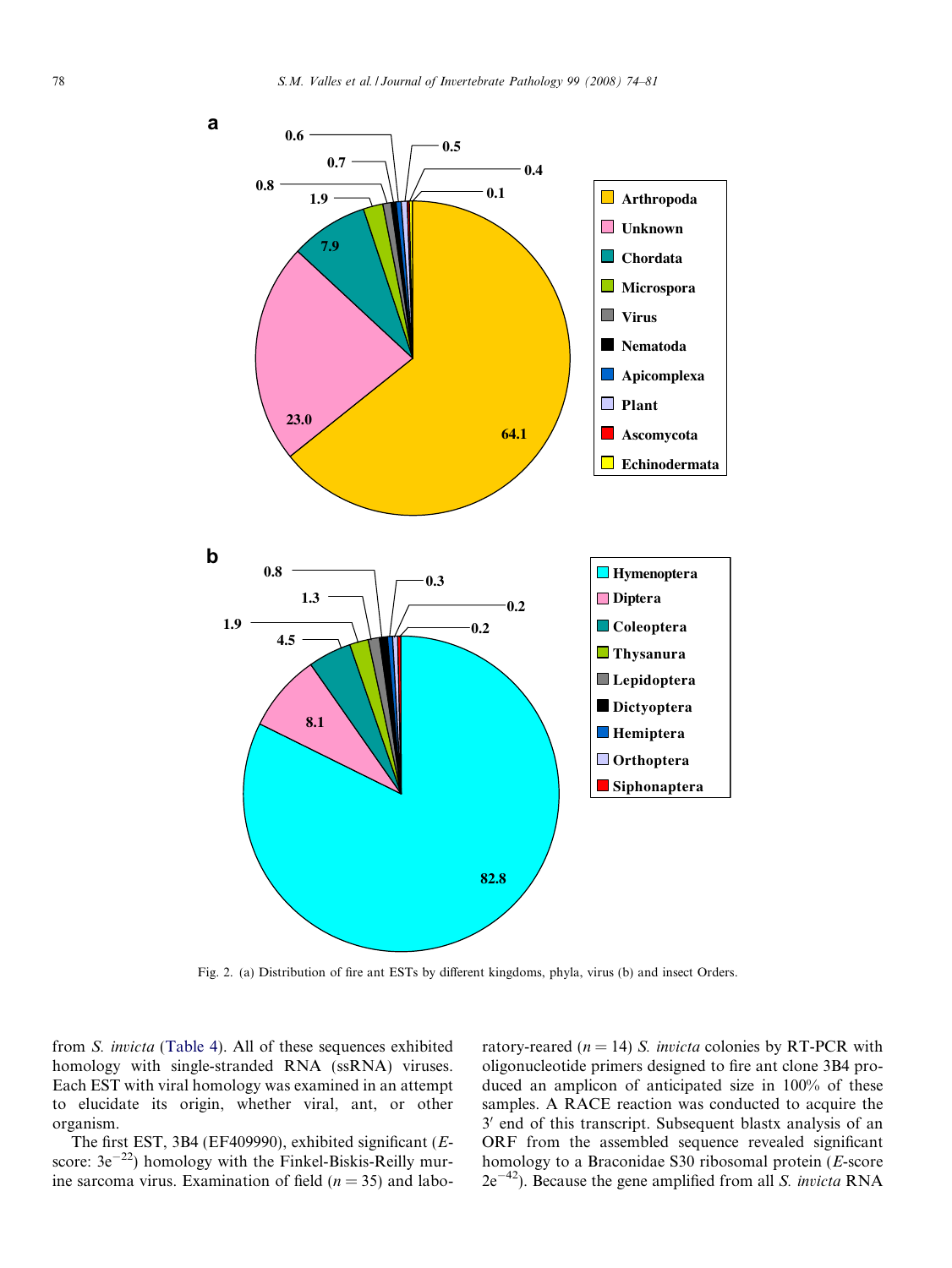<span id="page-5-0"></span>

| Table 2 |                                                |
|---------|------------------------------------------------|
|         | Fire ant ESTs exhibiting microsatellite motifs |

| Fire ant clone(Accession No.) | Nucleotide |        | <b>Blast</b>            |            |
|-------------------------------|------------|--------|-------------------------|------------|
|                               | Repeat     | Length | Homology                | $E$ -score |
| 1A8 (DQ987897)                | AС         | 60     | No significant homology | >1         |
| 2H <sub>6</sub> (DQ987898)    | TA         | 26     | No significant homology | >1         |
| 4B11 (EH412850)               | GGC        |        | ATPase                  | $5e^{-61}$ |
| 4B12 (DO987900)               | СA         | 46     | No significant homology | >1         |
| 12B9 (EH413123)               | AT         | 44     | No significant homology | 0.6        |
| 16D3 (EH413269)               | AС         | 36     | No significant homology | >1         |
| 20D4 (EH413424)               | GT         | 42     | No significant homology | >1         |
| 21F1 (EH413471)               | AT         | 30     | Unknown function        | $4e^{-21}$ |
| 3E12 (DQ987899)               | СA         | 54     | Septin                  | $3e^{-6}$  |

Table 3 Fire ant ESTs exhibiting significant homology with the microsporidian *Encephalitazoon cuniculi* 

| Fire ant EST clone (Accession No.) | Blast                                      |            |  |
|------------------------------------|--------------------------------------------|------------|--|
|                                    | Homology                                   | $E$ -score |  |
| 4C7 (EH412860)                     | Ribonucleoprotein                          | $2e^{-30}$ |  |
| 4G5 (EH412876)                     | Periodic tryptophan protein                | $1e^{-8}$  |  |
| 5G10 (EH412915)                    | DNA lyase/endonuclease 4                   | $7e^{-59}$ |  |
| 9B5 (EH413005)                     | ABC transporter-like protein               | $4e^{-25}$ |  |
| 9F8 (EH412986)                     | Chromosome segregation protein             | $2e^{-10}$ |  |
| 10G6 (EH413075)                    | $14-3-3$ protein                           | $3e^{-56}$ |  |
| 11B1 (EH413084)                    | Integral membrane protein                  | $3e^{-37}$ |  |
| 12A11 (EH413115)                   | Proteasome 26S ATPase subunit 3            | $3e^{-97}$ |  |
| 16C5 (EH413268)                    | Eukaryotic translation initiation factor 3 | $3e^{-32}$ |  |
| 16H5 (EH413286)                    | 26S protease regulatory subunit 6          | $1e^{-75}$ |  |
| 18B1 (EH413334)                    | Ethylene-responsive RNA helicase           | $5e^{-49}$ |  |
| 18F4 (EH413350)                    | Unknown function                           | $7e^{-57}$ |  |
| 20B7 (EH413403)                    | RAS-related protein RAB5                   | $1e^{-47}$ |  |
| 21F6 (EH413479)                    | Heat shock protein 70                      | $4e^{-44}$ |  |
| 21F8 (EH413475)                    | ARF guanine nucleotide exchange factor     | $2e^{-9}$  |  |

Table 4

Solenopsis invicta ESTs exhibiting significant homology to viruses after blast analysis

| Clone (Accession No.)<br>Blast match                   |                                                | $E$ -score |  |
|--------------------------------------------------------|------------------------------------------------|------------|--|
| 3B4 (EF409990)                                         | Finkel-Biskis-Reilly murine sarcoma virus      | $3e^{-22}$ |  |
| 3F6 (AY634314)                                         | Capsid protein, acute bee paralysis virus      | $1e^{-17}$ |  |
| 11F1 (DO112164)                                        | Capsid polyprotein, <i>Drosophila</i> C virus  | $4e^{-16}$ |  |
| 12G12 (EF409991)                                       | Non-capsid protein, Urochloa hoja blanca virus | $5e^{-12}$ |  |
| 14D5 (AY634314)                                        | Capsid protein, acute bee paralysis virus      | $1e^{-26}$ |  |
| 24C <sub>10</sub> (AY <sub>6</sub> 343 <sub>14</sub> ) | Capsid protein, acute bee paralysis virus      | $2e^{-13}$ |  |

samples gathered and the very significant blast E-score, it was concluded that fire ant EST 3B4 was most likely a gene from S. invicta.

The second EST, 11F1, exhibited significant (E-score:  $4e^{-16}$ ) homology with the capsid polyprotein of the *Dro*sophila C virus. Examination of worker ants collected from field ( $n > 50$ ) S. invicta colonies by RT-PCR with oligonucleotide primers designed to fire ant clone 11F1 produced an amplicon of anticipated size only from the purified plasmid of 11F1; none of the ant samples yielded an amplicon. Through a process of elimination, we realized that crickets being fed to the fire ants were the actual source of the suspected virus ([Valles and Chen, 2006\)](#page-6-0).

The third EST, 12G12 (EF409991), exhibited significant (*E*-score:  $5e^{-12}$ ) homology with the non-capsid protein of the plant-infecting Urochloa hoja blanca tenuivirus. Examination of field-collected ( $n = 10$ ) S. *invicta* colonies by RT-PCR with oligonucleotide primers designed to fire ant clone 12G12 failed to produce an amplicon. No further tests were performed with this EST because tenuiviruses only infect plants and we failed to detect the virus in field samples. These viruses are often spread by insects ([DeMiranda](#page-6-0)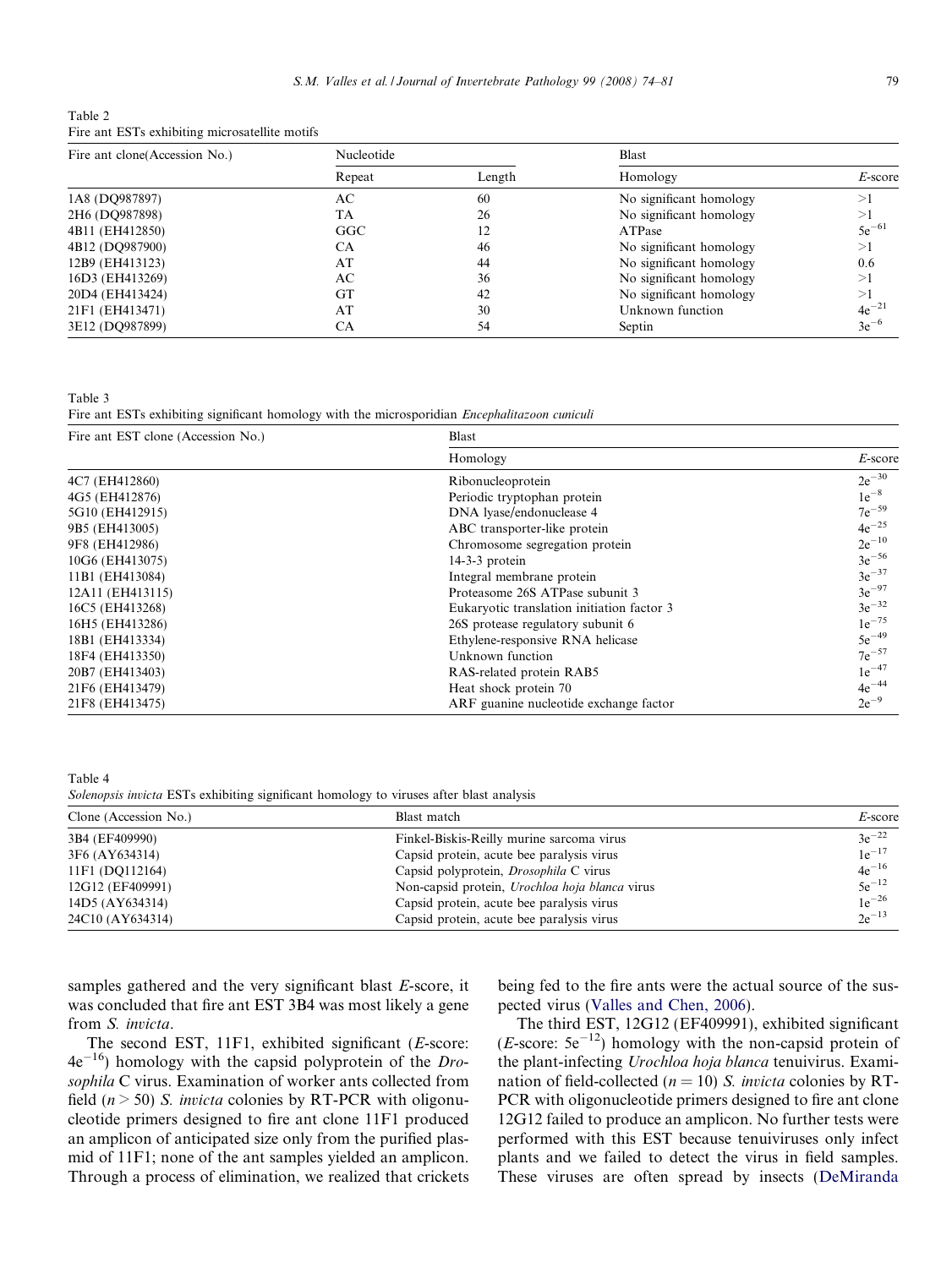<span id="page-6-0"></span>et al., 2001) so we concluded that 12G12 was most likely acquired from the fire ant diet (either plant or animal).

The remaining ESTs, 3F6, 14D5 and 24C10, all exhibited significant  $(1e^{-17}, 1e^{-26}, 2e^{-13},$  respectively) homology with the acute bee paralysis virus. After assembly of the ESTs, 3F6 and 14D5 produced a contiguous fragment of  $\sim$  650 nts. From this  $\sim$  650 nt assembly, 5' RACE reactions were conducted which ultimately led to the elucidation of the entire genome of the first virus shown to infect the red imported fire ant, Solenopsis invicta virus 1 (SINV-1) (Valles et al., 2004, 2007; Valles and Strong 2005).

The S. invicta EST project illustrates the utility of this method for discovery of viruses and pathogens that may otherwise go undiscovered. Extensive searches for fire ant pathogens were conducted in the past in the introduced (United States) and native (South America) ranges of S. invicta; none of which observed viral infections (Jouvenaz et al., 1977, 1981; Jouvenaz, 1983). Further complicating discovery of pathogens in fire ants by traditional methods is their fastidious nature ([Vinson and Greenberg, 1986\)](#page-7-0). Sick or dying individuals are promptly removed from the nest precluding detection [\(Vinson and Greenberg, 1986\)](#page-7-0). Additionally, the fire ant EST project has identified a number of unique sequences from T. solenopsae ([Table 3\)](#page-5-0). These will undoubtedly advance the epidemiology of this disease in fire ants. Lastly, the EST project provides 1054 gene sequences from S. invicta that are publicly available through the GenBank database. Certainly these will facilitate a number of studies concerned with fire ant biology.

#### Acknowledgments

We thank Drs. Rod Nagoshi, Julia Pridgeon (USDA-ARS) and Mike Scharf (University of Florida) for critical reviews of the manuscript. The use of trade, firm, or corporation names in this publication are for the information and convenience of the reader. Such use does not constitute an official endorsement or approval by the United States Department of Agriculture or the Agricultural Research Service of any product or service to the exclusion of others that may be suitable.

#### References

- Altschul, S.F., Madden, T.L., Schaffer, A.A., Zhang, J., Zhang, Z., Miller, W., Lipman, D.J., 1997. Gapped BLAST and PSI-BLAST: a new generation of protein database search programs. Nucleic Acids Res. 25, 3389–3402.
- Boore, J.L., 1999. Animal mitochondrial genomes. Nuc. Acids Res. 27, 1767–1780.
- Creighton, W.S., 1950. The ants of North America. Bull. Mus. Comp. Zool. Harvard Univ. 104, 1–585.
- DeMiranda, J.R., Munoz, M., Wu, R., Espinoza, A.M., 2001. Phylogenetic placement of a novel tenuivirus from the grass Urochloa plantaginea. Virus Genes 22, 329–333.
- Hall, B.G., 2004. Phylogenetic Trees Made Easy. Sinauer Associates, Inc., Sunderland, Massachusetts.
- Hunnicutt, L.E., Hunter, W.B., Cave, R.D., Powell, C.A., Mozoruk, J.J., 2006. Complete genome sequence and molecular characterization of

Homalodisca coagulata virus-1, a novel virus discovered in the glassywinged sharpshooter (Hemiptera: Cicadellidae). Virology 350, 67–78.

- Hunter, W.B., Katsar, C.S., Chaparro, J.X., 2006. Nucleotide sequence of 3'-end of Homalodisca coagulata Virus-1. A new leafhopper-infecting virus from the glassy-winged sharpshooter. J. Insect Sci. 6.28. Available from: insectscience.org/6.28/.
- Jouvenaz, D.P., 1983. Natural enemies of fire ants. Fla. Entomol. 66, 111– 121.
- Jouvenaz, D.P., Allen, G.E., Banks, W.A., Wojcik, D.P., 1977. A survey for pathogens of fire ants, Solenopsis spp. in the southeastern United States. Fla. Entomol. 60, 275–279.
- Jouvenaz, D.P., Lofgren, C.S., Banks, W.A., 1981. Biological control of imported fire ants; a review of current knowledge. Bull. Entomol. Soc. Am. 27, 203–208.
- Katinka, M.D., Duprat, S., Cornillot, E., Metenier, G., Thomarat, F., Prensier, G., Barbe, V., Peyretaillade, E., Brottier, P., Wincker, P., Delbac, F., El Alaoui, H., Peyret, P., Saurin, W., Gouy, M., Weissenbach, J., Vivares, C.P., 2001. Genome sequence and gene compaction of the eukaryote parasite Encephalitozoon cuniculi. Nature 414, 450–453.
- Lennartz, F.E., 1973. Modes of dispersal of Solenopsis invicta from Brazil into the continental United States—A study in spatial diffusion. MS thesis. University of Florida, Gainesville, 242 pp.
- Lomax, J., 2005. Get ready to GO! A biologist's guide to the gene ontology. Brief. Bioinform. 6, 298–304.
- Macom, T.E., Porter, S.D., 1996. Comparison of polygyne and monogyne red imported fire ant (Hymenoptera: Formicidae) population densities. Ann. Entomol. Soc. Am. 89, 535–543.
- Porter, S.D., Fowler, H.G., Mackay, W.P., 1992. Fire ant mound densities in the United States and Brazil (Hymenoptera: Formicidae). J. Econ. Entomol. 85, 1154–1161.
- Porter, S.D., Williams, D.F., Patterson, R.S., Fowler, H.G., 1997. Intercontinental differences in the abundance of Solenopsis fire ants (Hymenoptera: Formicidae): escape from natural enemies? Environ. Entomol. 26, 373–384.
- Sabater-Muno, B., Legeai, F., Rispe, C., Bohnomme, J., Dearden, P., Dossat, C., Duclert, A., Gauthier, J.P., Ducray, D.G., Hunter, W., Dang, P., Kambhampati, S., Martinez-Torres, D., Cortes, T., Moya, A., Nakabachi, A., Philippe, C., Prunier-Leterme, N., Rahbe, Y., Simon, J.C., Stern, D.L., Wincker, P., Tagu, D., 2006. Large-scale gene discovery in the pea aphid Acyrthosiphon pisum (Hemiptera). Genome Biol. 7, R21.
- Salzman, R.A., Fujita, T., Zhu-Salzman, K., Hasegawa, P.M., Bressan, R.A., 1999. An improved RNA isolation method for plant tissues containing high levels of phenolic compounds or carbohydrates. Plant Mol. Biol. Rep. 17, 11–19.
- Tagu, D., Prunier-Leterme, N., Legeai, F., Gauthier, J.P., Duclert, A., Sabater-Munoz, B., Bonhomme, J., Simon, J.C., 2004. Annotated expressed sequence tags for studies of the regulation of reproductive modes in aphids. Insect Biochem. Mol. Biol. 34, 809–822.
- Thompson, L.C., Jones, D.B., Semevski, F.N., Semenov, S.M., 1995. Fire ant economic impact: extending Arkansas' survey results over the south, In: Vinson, S.B., Drees, B.M. (Eds.), Proceedings of the Imported Fire Ant Research Conference, San Antonio, TX, pp. 155– 156.
- Tschinkel, W.R., 2006. The Fire Ants. Belkap Press of Harvard University Press, Cambridge, MA.
- Valles, S.M., Chen, Y., 2006. Serendipitous discovery of an RNA virus from the cricket, Acheta domesticus. Fl. Entomol. 89, 282–283.
- Valles, S.M., Strong, C.A., 2005. Solenopsis invicta virus-1A (SINV-1A): distinct species or genotype of SINV-1? J. Invertebr. Pathol. 88, 232– 237.
- Valles, S.M., Strong, C.A., Dang, P.M., Hunter, W.B., Pereira, R.M., Oi, D.H., Shapiro, A.M., Williams, D.F., 2004. A picorna-like virus from the red imported fire ant, Solenopsis invicta: initial discovery, genome sequence, and characterization. Virology 328, 151–157.
- Valles, S.M., Strong, C.A., Oi, D.H., Porter, S.D., Pereira, R.M., Vander Meer, R.K., Hashimoto, Y., Hooper-Bui, L.M., Sanchez-Arroyo, H.,